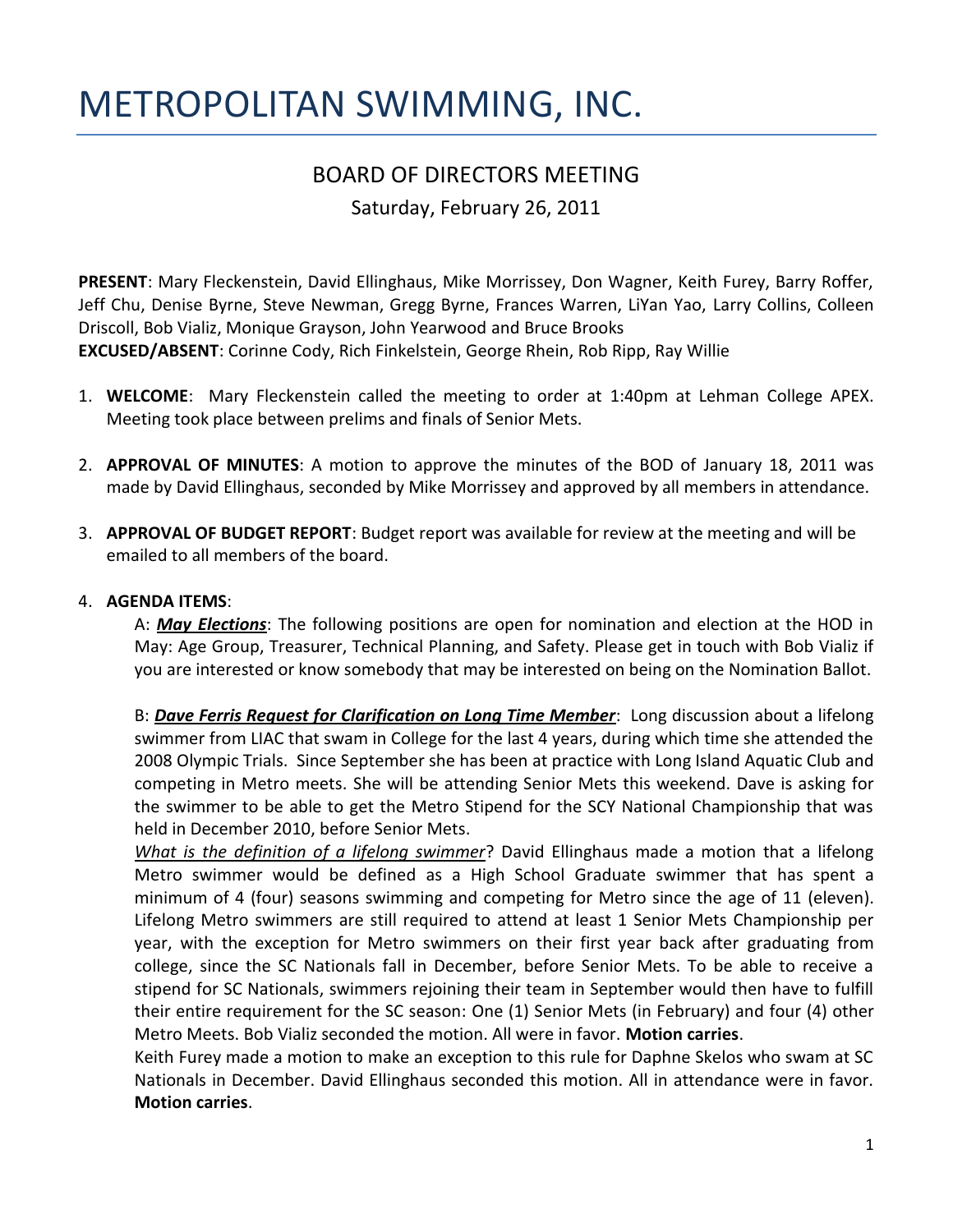C: *Diversity Funding – Plane Ticket*: On April 3<sup>rd</sup>, Metropolitan swimming will be partnering with John Hutchins and the NYC aquatics program to enhance their opportunities for their coaches and athletes. Metropolitan swimming will provide a coaches clinic for all 50 coaches of the NYC aquatics program. Each coach will be provided the opportunity to bring swimmers from their program for a swim clinic. Metropolitan swimming will also provide a swimmers' clinic in the AM and a small "relay" meet in the afternoon. Metropolitan Swimming paid for a plane ticket for Olympic swimmer Anthony Ervin (Olympic gold medalist 50 free Sydney Australia 2000) who will volunteer his services at the Clinic.

D: *Hall of Fame*: Steve Newman has been in touch with Metropolitan Swimming Hall of Famer Tony Corbisiero, of Riccardo's Restaurant in Queens. They set a tentative date of Wednesday, May 4<sup>th</sup>. Steve gave information on the menu and price. Steve will work on what the new plaques will look like for the new HOF at Lehman College. He will collect everything that is still at the Nassau County Aquatic Center (NCAC Pool will close July  $1<sup>st</sup>$ ). Question: where there any nominees last year (when we canceled the HOF dinner). Answer: there was a slate of nominees but voting did not take place in 2010. For the 2011 HOF – more than half of the 45 or so people on the voting committee did not respond. We may need to recalibrate the formula. A long discussion followed about this year's inductees for the HOF and the voting process.

Question: Are we going to have nominations for "Coach of the Year Awards" – Larry Collins will organize the voting for the Senior Coach and Age Group Coach of the Year – he will take care of this within the week.

Contribution to Lehman – Steve will inquire about what would be appropriate.

E: *Open Water*: A request made by Bea Hartigan for running an Open Water Competition in July was tabled at the January HOD meeting. A long discussion followed on this subject and on situations that arose in previous years. Mike Morrissey made a motion to accept the Open Water Committee resolutions to deny the bid for the Open Water meet in July. Bruce Brooks seconded the motion. All members present were in favor of denying the bid. **Motion carries**. Open Water meet bid was denied.

Open Water Safety Clinic hosted by Masters – Bruce Brooks made a motion to fund travel (flight, registration of \$125 and hotel) for Colleen Driscoll to attend the clinic in San Francisco. Steve Newman seconded the motion. All in favor – **motion carries**.

Colleen wants to establish an event at West Neck Beach, probably June 26, 2011 - Age Group and Masters. That area is owned by the municipality. Colleen has been in touch with their attorney to get all the contracts and insurance papers ready. It will probably be a 400 meters Open Water course for 10-unders and 1 or 2 miles for 11-over. Colleen is getting in touch with people re: timing system and working on the budget for the meet. She is hoping to get at least 100 swimmers. She wants it to be a family oriented event. Safety will be of uppermost importance. Colleen is also looking at other dates to run more Open Water Swims.

**March 19th at 3:00pm** – Open Water Meeting at the Huntington Library on Main Street / Woodbury

F: *Officials Chair Meeting*: Bruce Brooks is planning on attending the Officials Chair's Meeting that will be held at the Kansas City airport June 17-19, 2011. There were many officials at Senior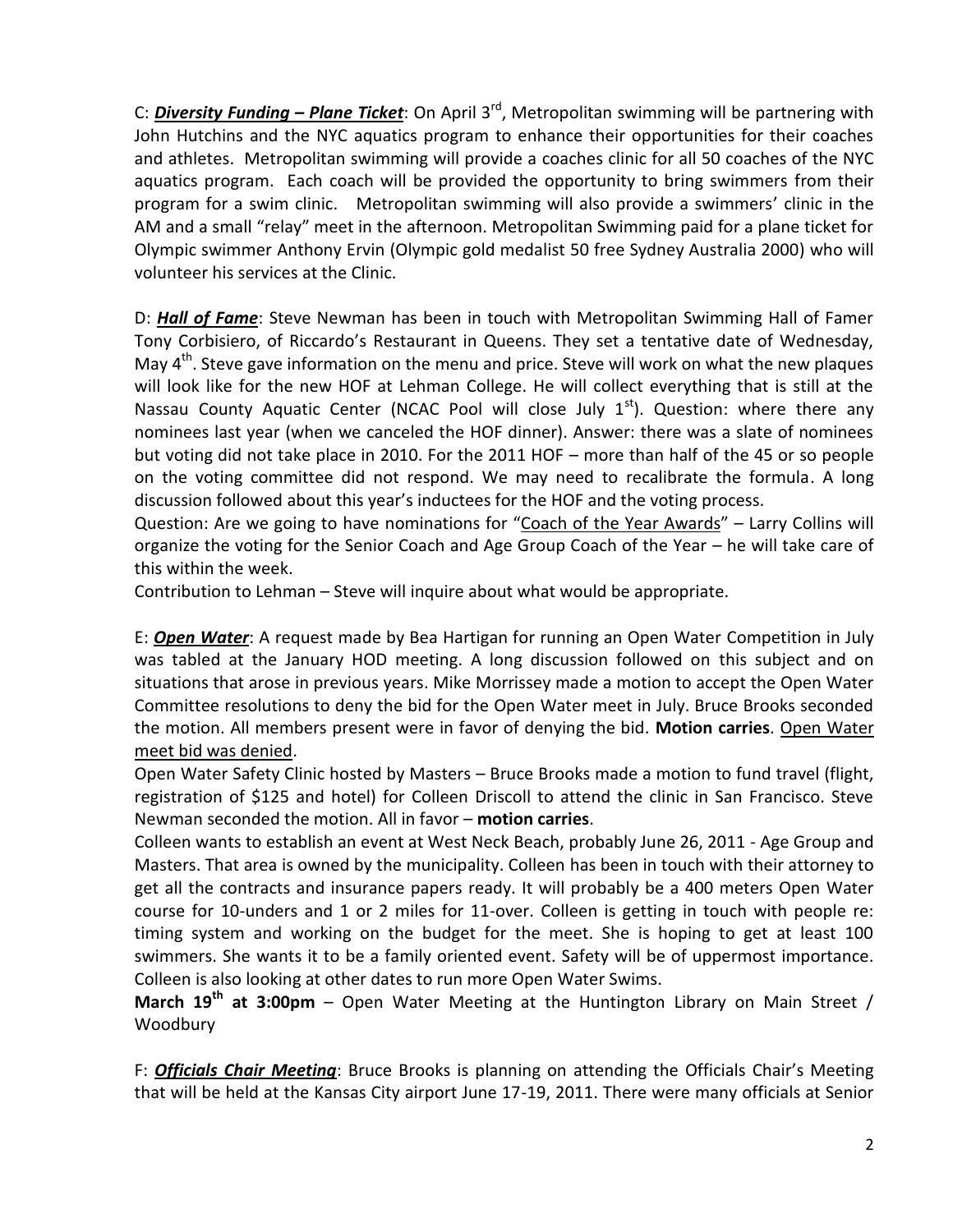Mets as it was an "OQM" meet (Officials Qualifying Meet). Bruce has added a few people to the leadership team:

- 1. Education chair: formalize the training of officials Mark Amodio
- 2. Administration chair: handling of the national certifications Steve Kessler
- 3. Recruiting chair  $-1$  in the North, I in NYC and 1 in Long Island

All Area Chairs will follow the same guidelines. Also, in October, Bruce may have a clinic on how to train the officials and also a clinic on becoming a Referee. This clinic on Referee would be open to the region.

G: *ConocoPhillips Outstanding Service Award*: David Ellinghaus nominated **Bruce Brooks** as the recipient of this year' award. The ConocoPhillips Outstanding Award is given annually to a volunteer in each LSC in recognition of service to Swimming. Motion was seconded and approved by all.

H: *Regional Coaches Clinic*: Hosted by Metropolitan Swimming at SUNY Purchase College April 29 to May 1, 2011. It is presented by USA Swimming. This clinic brings very affordable educational opportunities designed to raise the level of coaching for the entire staff from novice to senior level coaches. It is open to all coaches, not just USA-Swimming coaches. This is a Regional Clinic.

I: *Budget Requests*: George and Corinne could not attend the meeting due to their work as CPA. Budget requests must be sent in writing to George Rhein by April  $1<sup>st</sup>$ . The form is available on the Web site.

- 1. Finance update –Bruce Brooks and Mike Morrissey are putting numbers together with an idea of offsetting officials registration and background check expenses in order to increase and help get the number of officials needed for LEAP 2.
- 2. Discussion on the ideas of requiring Metro Teams to have x number of officials per x amount of swimmers starting in 2012. They need to work on the exact numbers and then give a year to comply. If not teams will be charged a fee.
- 3. Request made by Jeff Chu to have a Safety person at an Open Water Clinic. This is not in the budget for this year.
- 4. For Conventions, please note that only the designated Metro Board members, athletes and National Committee Chairs are in the budget to be funded by Metro.

J: *Time Trials and Sanctions*: All meet directors, meet hosts and coaches are reminded that they must have a separate sanction number for any time trial they offer at meets. If a separate time trial sanction number was not requested ahead of time, those time trials do not count and will not be uploaded to SWIMS. Barry will send the list of sanction numbers to Bruce and Monique, at least once a week.

K: *Relays and SWIMS*: If relays are not entered in the meet correctly, with the correct order of swimmers, they must be dq'd and those relays will not be uploaded in SWIMS. The coaches and the computer operator must make sure that the relay order is correct. Many coaches send the relays names when they send their entries but then change the order of swimmers at the meets. Also, there are too many errors and incorrect lead-off splits – from now on, coaches who want a relay lead off split enter in SWIMS must send a request to Monique.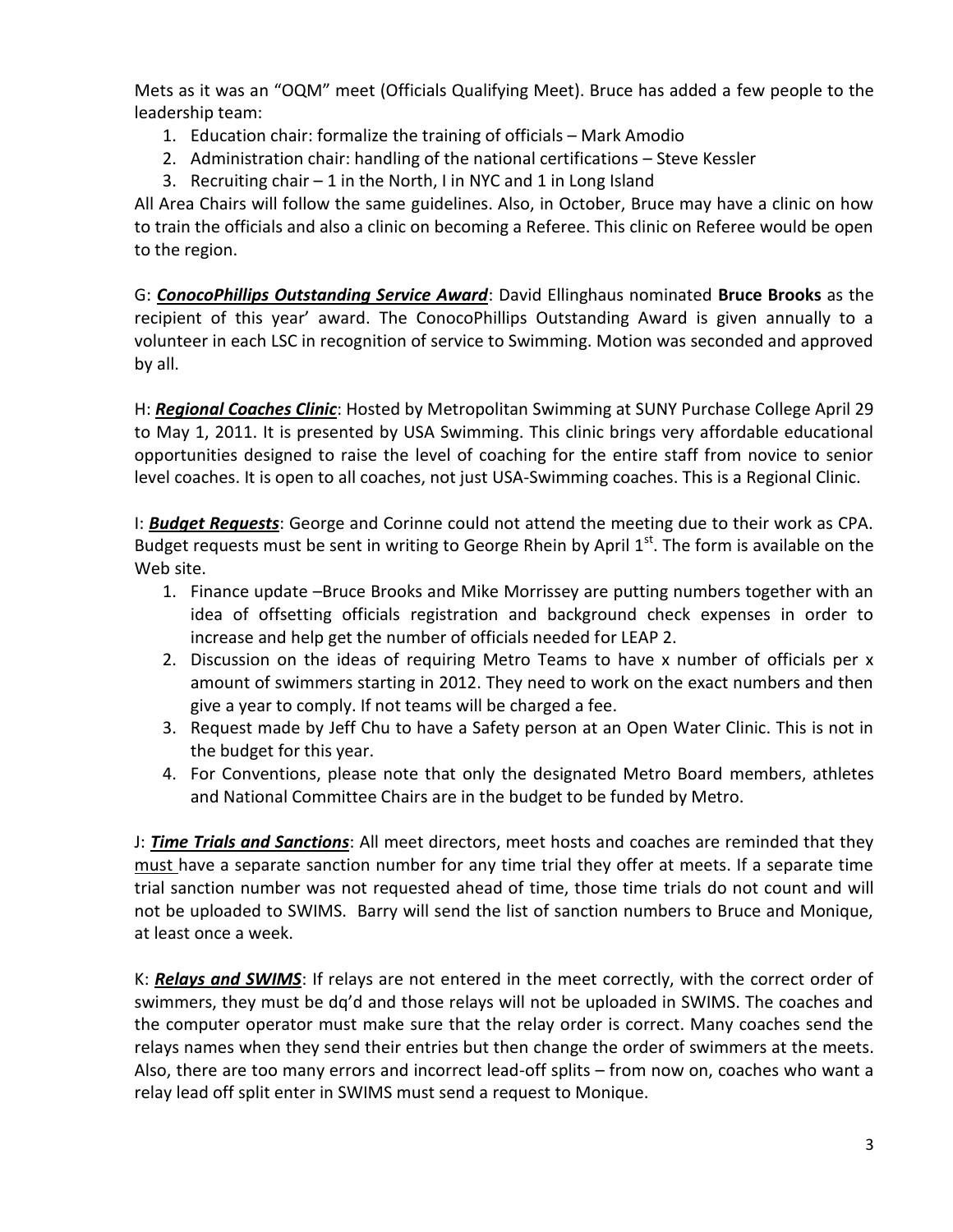In addition, reminder to meet hosts using watches with no electronic timing system: they must use 3 watches per lane and all three (3) watches times must be entered in the meet manager

L: *New Meet Bids Request Forms*: Reminder: Clubs biding on meets must actually have a club representative of the team, listed with Metro, presenting the bid request at the bid meeting. Meet bids must be requested on the new form (available on the Metro Web Site) – in addition, a check, CC information or PO must be attached.

Jeff Chu reminded all that the meet templates must now include information on the water depth.

M: *Eastern Zone Meeting*: May 14, 2011 at Fort Lauderdale – Mary needs to know within a week or two if Mike Morrissey, Don Wagner, Keith Furey, John Yearwood and Larry Collins will be going or not. Please contact Mary as soon as possible.

N: *Convention*: Decisions on who will attend will be made after the May House of Delegates Meeting and elections. Convention will be held in Jacksonville, Florida, September 9-13, 2011. Athletes do get to attend. Reminder to the athletes' reps: they must hold an election for a new Junior Rep. Need to have nominations and bios posted on the Web site.

O: **Next House of Delegates Meeting**: Wednesday, May 18<sup>th</sup> at Lehman College Apex. It is a Bid meeting and Elections meeting.

5. **OLD BUSINESS**: None at this time

#### 6. **NEW BUSINESS**:

A: *Don Wagner*: Don would like to re-introduce the rule of two (2) heats of relays at night for Senior Mets. Discussion followed. Senior Mets was a great meet with fast swims and many old Senior Mets records were broken. Suggestion: discuss this with the Senior Committee and make a recommendation and present it to all at the next House of Delegates.

B: *Larry Collins*: Would it be possible, on Olympic Years, to have the finals of Senior Mets held in Long Course Meters instead of Short Course Yards in order to have more swimmers qualify for OT. It was suggested that Larry brings it up to the Senior Committee. Additionally, it also depends on the facility at which Senior Mets is held. Some facilities are able to switch the pool length very fast while others may not be able to do it after each prelim session to accommodate LC finals.

C: *Jeff Chu*: Jeff attended the National Safety Education Committee Meeting. They are planning to have a Safety Chairs meeting July 8-10 in Minneapolis, Minnesota. As Jeff is on the National Committee, his fees would be paid for. This would give the opportunity for Metro to send someone else and Jeff suggests sending an Athlete's Rep to the meeting. Questions and concerns arose re: Athletes Protection Policy and sending an athlete to a meeting!

D: *Bob Vializ*: If Nassau County Aquatic Center at Eisenhower Park does not re-open, we must figure out a different way to run the Short Course Junior Olympics in 2012. The Age Group Committee should start thinking about this and figure out a plan B to keep offering a great quality Age Group JO meet.